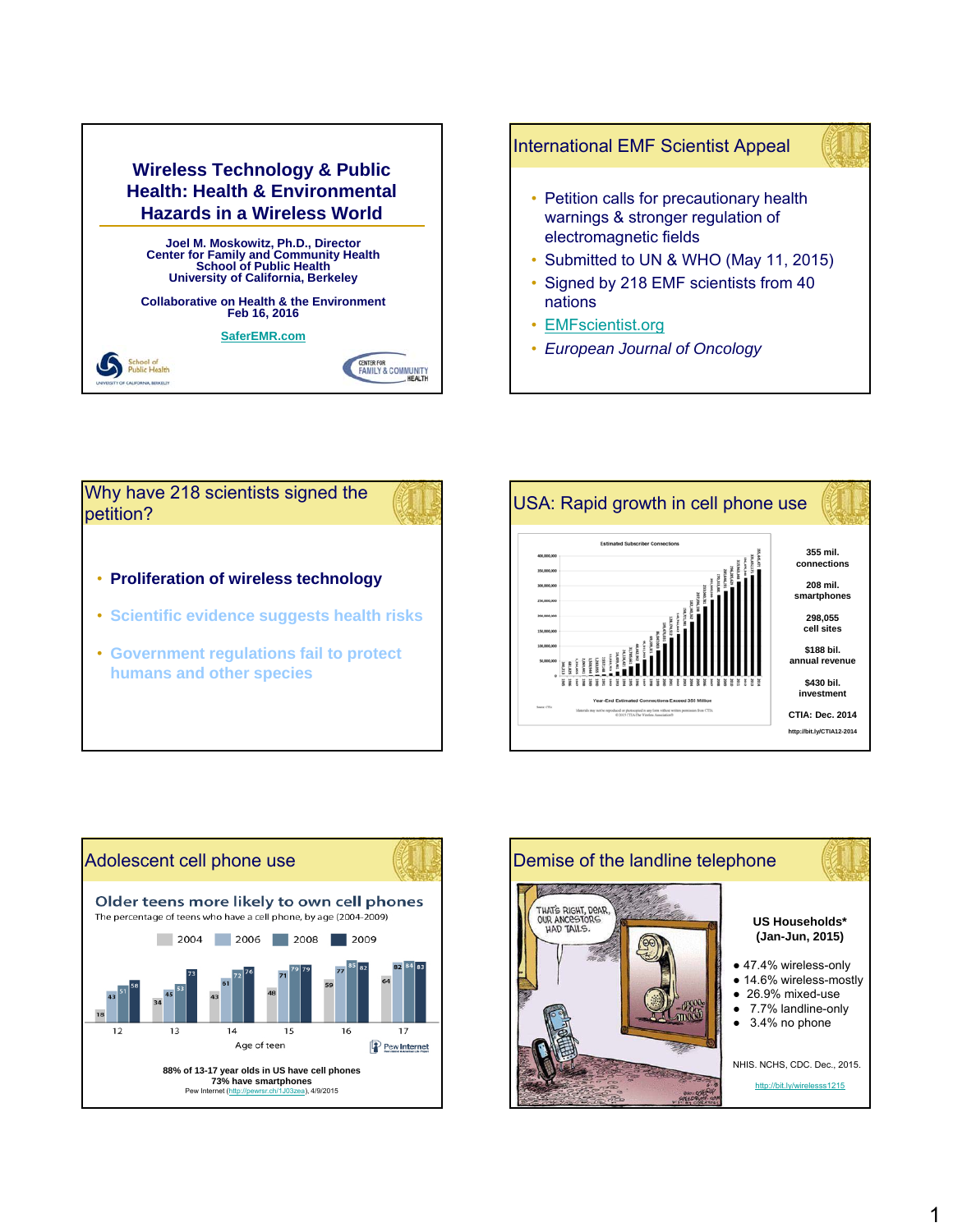Why have 218 scientists signed the petition?

- **Proliferation of wireless technology**
- **Scientific evidence suggests health risks**
- **Government regulations fail to protect humans and other species**









|                                   | Interphone<br>(2010)    | Interphone<br>(App. 2)<br>(2010) | Hardell<br>(2013)                                       | <b>CERENAT</b><br>(2014) |
|-----------------------------------|-------------------------|----------------------------------|---------------------------------------------------------|--------------------------|
| "Heavy"<br>Lifetime<br><b>Use</b> | $1.40*$<br>$1640 + hrs$ | $1.82*$<br>$1640 + hrs$          | $1.75*$<br>$1640+hrs$                                   | $2.89*$<br>$896+hrs$     |
| $10+$<br>years                    | 0.98                    | $2.18*$                          | $1.79*$                                                 | 1.61                     |
|                                   | 1 in 200 to 1 in 250.   |                                  | Current estimated lifetime risk of glioma in US is from |                          |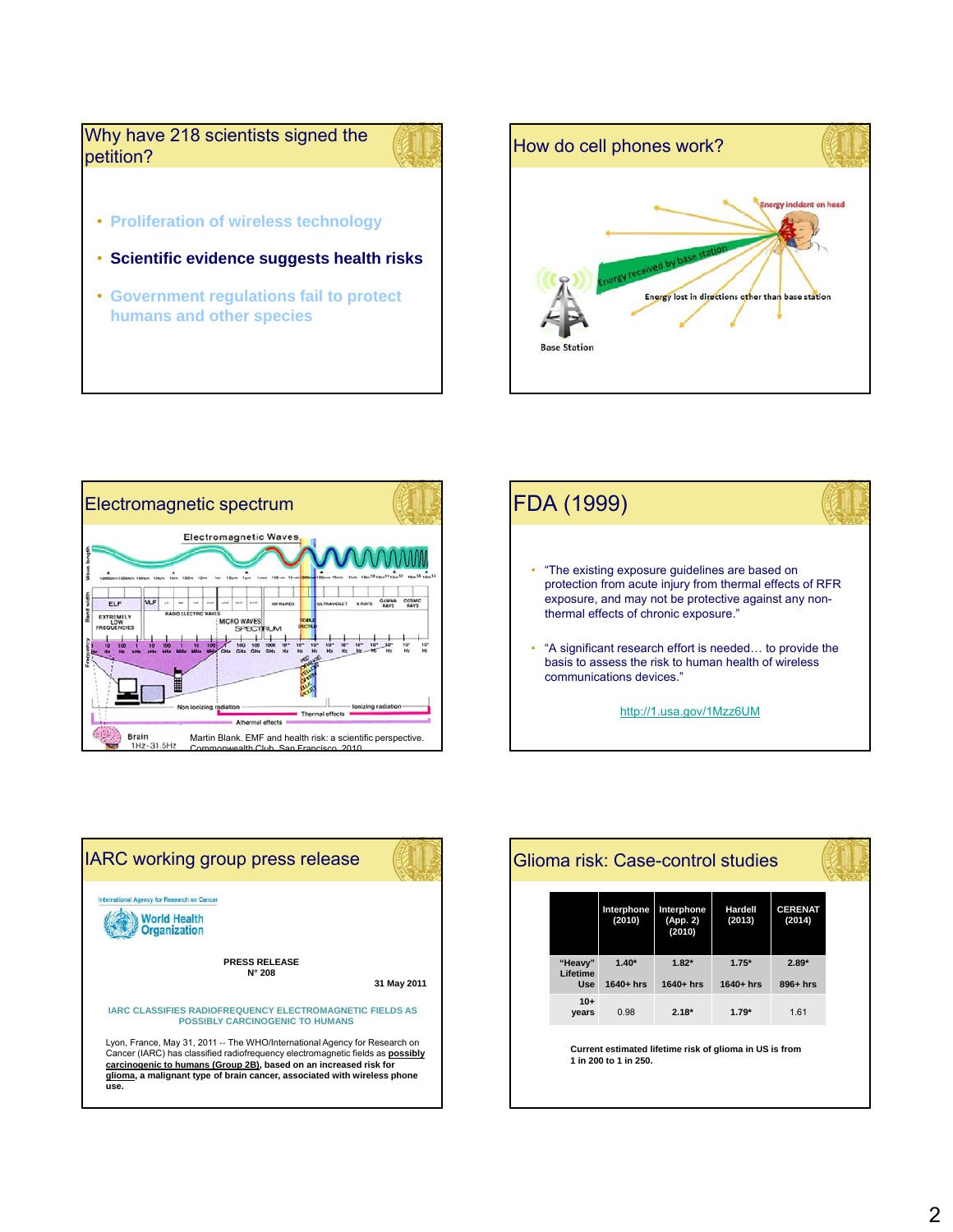

# Children's brain tumor risk (CEFALO)

- Case-control study Denmark, Sweden, Switzerland, Norway (2004-2008)
- Youth 7-19 years of age – 352 cases, 646 controls
- "**Regular"** cellphone use: OR = 1.36 (0.92-2.02)  $-$  3 nations (OR's = 1.49 to 1.73); Norway (OR = 0.51)
- Cell phone company records 2.8+ years cellphone use: **OR = 2.14** (1.07-4.29)

**Aydin et al. J. National Cancer Institute. 103:1264-1276. 2011.**

# Recent increases in brain cancer incidence over time

- **USA**: frontal lobe in adults 20-29 years of age; GBM in frontal & temporal lobes & cerebellum (overall population)
- **Norway & Finland**: overall population
- **Denmark**: GBM for males
- **England**: frontal & temporal lobes (overall)
- **Australia & New Zealand**: over age 70

• **Sweden**: no increase; registry unreliable

# Existence of biologically plausible mechanisms

- Pall (2013) review paper
	- ELF & RF stimulate voltage-gated calcium channels (VGCC) to increase intra-cellular Ca2+ & nitric oxide synthesis
	- Calcium channel blockers eliminate EMFinduced effects (23 studies)
- Blood-brain barrier penetration (Salford)
- See slides at end of presentation for references to other mechanisms

# Oxidative stress from low-intensity radiofrequency radiation

## **Yakymenko et al. (2015) review**

- Oxidative stress = imbalance between free radical production & body's ability to counteract harmful effects via antioxidants
- 93 of 100 studies (16 cellular, 73 animal/plant, 4 human)  $\rightarrow$  significant oxidative stress
- Effects: disrupted cell signaling, stress proteins, free radical formation, DNA-damage  $\rightarrow$ carcinogenicity, neurologic disorders (e.g. ADHD, electrohypersensitivity)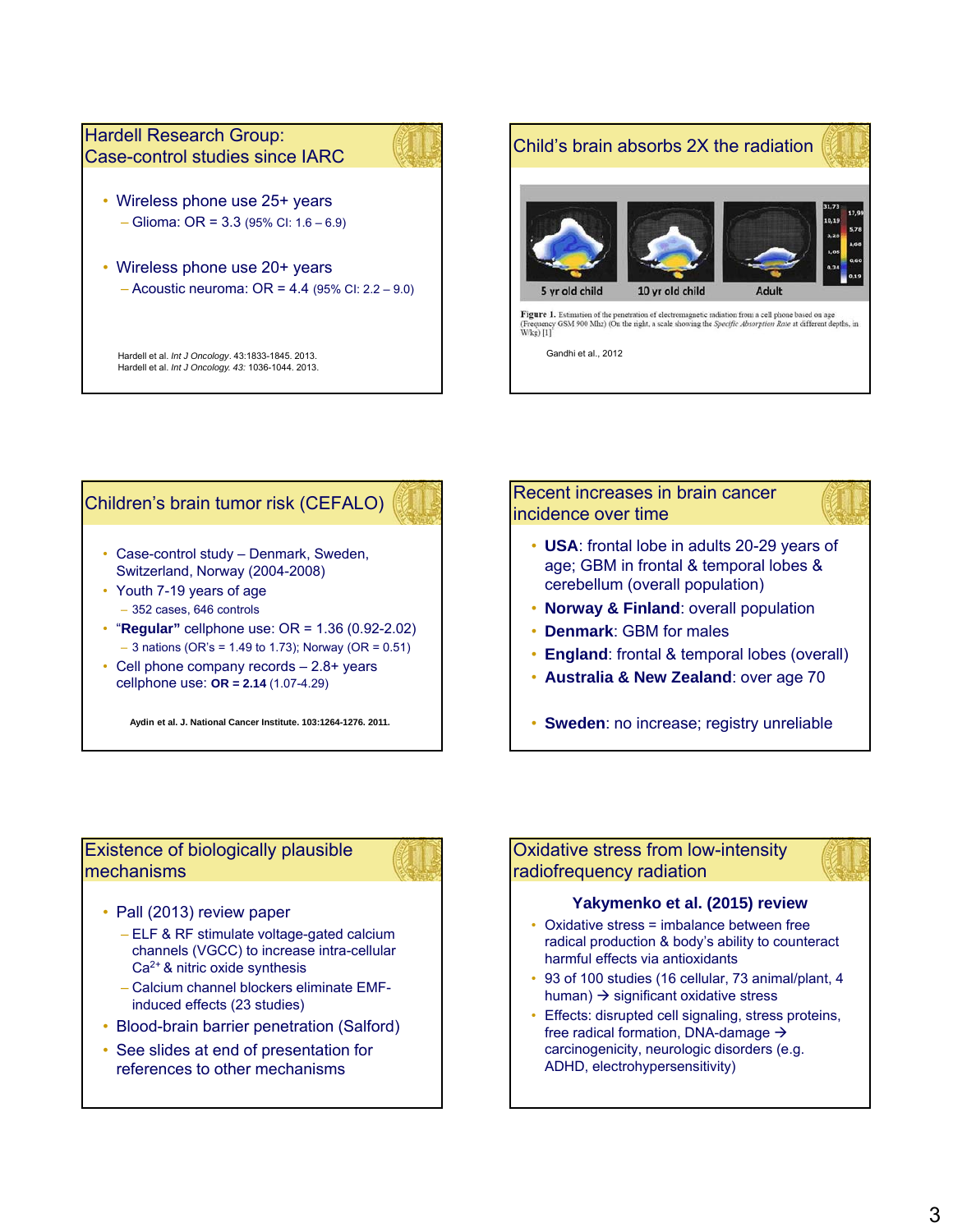|                     | Results of 481 Biologic Studies on the Effects of<br><b>Exposure to Radiofrequency Radiation</b><br>Dr. Henry Lai, Sep 1, 2014 |                                                                 |  |  |  |
|---------------------|--------------------------------------------------------------------------------------------------------------------------------|-----------------------------------------------------------------|--|--|--|
| Outcome             | <b>Number of Studies</b><br>w/ Significant<br><b>Effects</b>                                                                   | <b>Number of Studies</b><br>w/ No Significant<br><b>Effects</b> |  |  |  |
| Neurologic          | 163 (71%)                                                                                                                      | 68 (29%)                                                        |  |  |  |
| Genetic             | 81 (66%)                                                                                                                       | 40 (34%)                                                        |  |  |  |
| <b>Free Radical</b> | 115 (87%)                                                                                                                      | 14 (13%)                                                        |  |  |  |
| Overall             | 359 (75%)                                                                                                                      | 122 (25%)                                                       |  |  |  |

## Other potential health risks in humans from wireless phone use

- Tumors: acoustic neuroma, meningioma, parotid, pituitary & thyroid glands; breast
- Reproductive harm: sperm damage, male infertility
- Fetal development: memory, ADHD, autism?
- Children: headaches, hearing, memory, ADHD
- Electromagnetic hypersensitivity: headaches, dizziness, fatigue, insomnia, tinnitus, skin rashes, heart palpitations



- **Proliferation of wireless technology**
- **Scientific evidence suggests health risks**
- **Government regulations fail to protect humans and other species**



# WHO & US federal agency positions

- **WHO**: "To date, no adverse health effects have been **established as being caused by** mobile phone use."
- **FCC**: "currently no scientific evidence **establishes a causal link** between wireless device use and cancer or other illnesses."
- **FDA**: "The scientific evidence does not show a danger to any users of cell phones from RF exposure, including children and teenagers."
- **NCI:** "currently no consistent evidence that non-ionizing radiation increases cancer risk …The only known biological effect of radiofrequency energy is heating."

# Federal government position

- Wait and see: wait for conclusive evidence yet make minimal investment in research
	- "the overlap of federal agency responsibilities … leaves leadership unclear and encourages a **pass-thebuck attitude**." (Cities of Boston & Philadelphia, 2013) http://bit.ly/1kAYSu7
	- "the electromagnetic radiation standards used by the FCC continue to be based on thermal heating, a criterion now nearly 30 years out of date and inapplicable today." (U.S. Dept. of Interior, 2014) http://1.usa.gov/1jn3CZg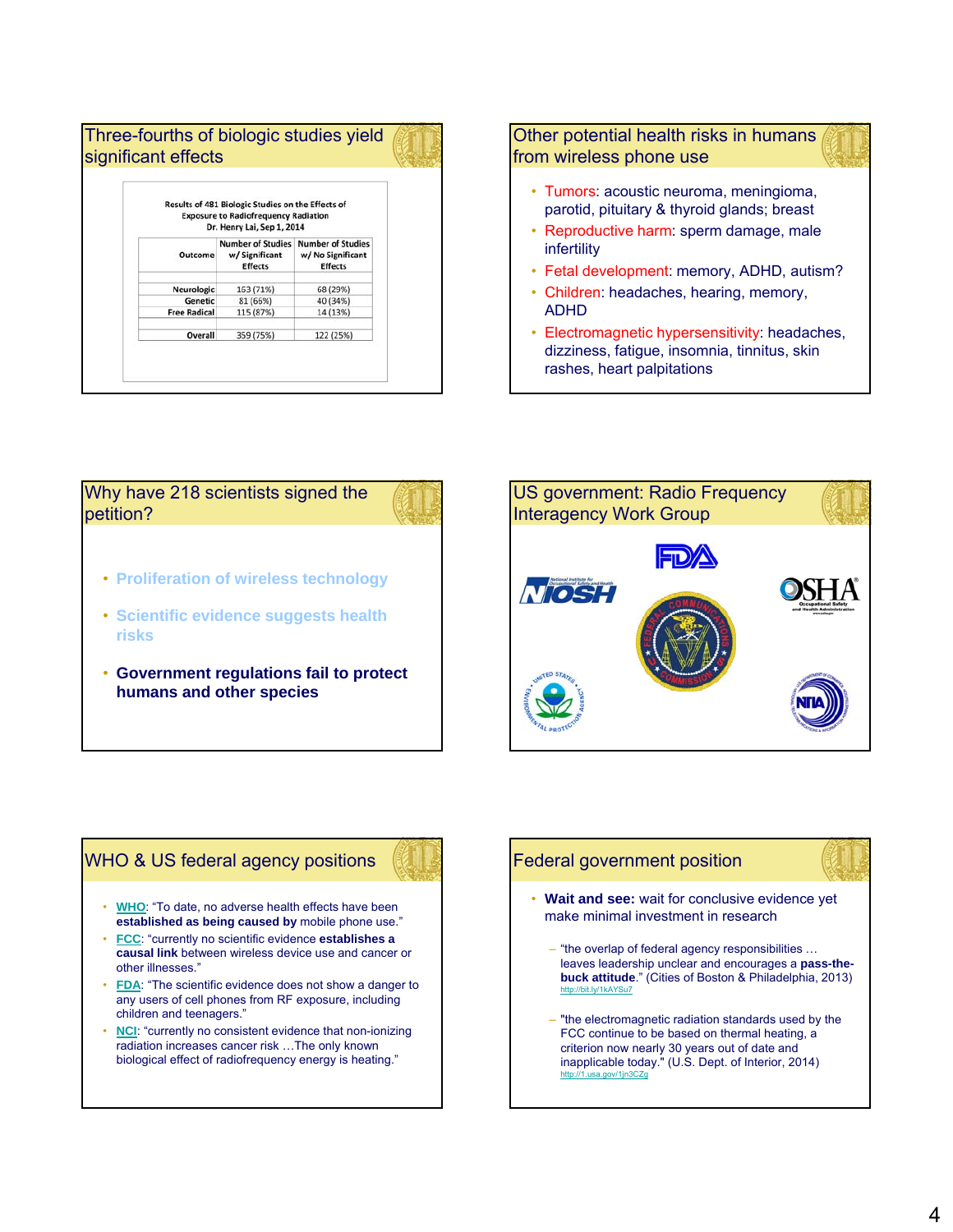# Organizations & agencies promote FCC policy changes



- American Academy of Pediatrics
- Amer. Academy of Environmental Medicine
- California Medical Association
- US Department of the Interior
- US General Accountability Office
- Boston and Philadelphia
- Environmental Working Group
- Consumers Union







## Precautionary principle

**"Where there are threats of serious or irreversible damage, lack of full scientific certainty shall not be used as a reason for postponing cost-effective measures to prevent environmental degradation."**

Principle 15. Report of the U.N. Conference on Environment and Development (Rio de Janeiro, 1992).

## European Union: Policy recommendations

- **Governments**: adopt more stringent radiation standards & fund research (European Environment Agency [EEA], 2011)
- **Manufacturers:** improve cell phone design & issue warning labels (EEA, 2011)
- **Consumers**: reduce exposure (especially children); hands-free use (EEA, 2011)
- **Schools**: restrict Wi-Fi & mobile phone use (Council of Europe, 2011)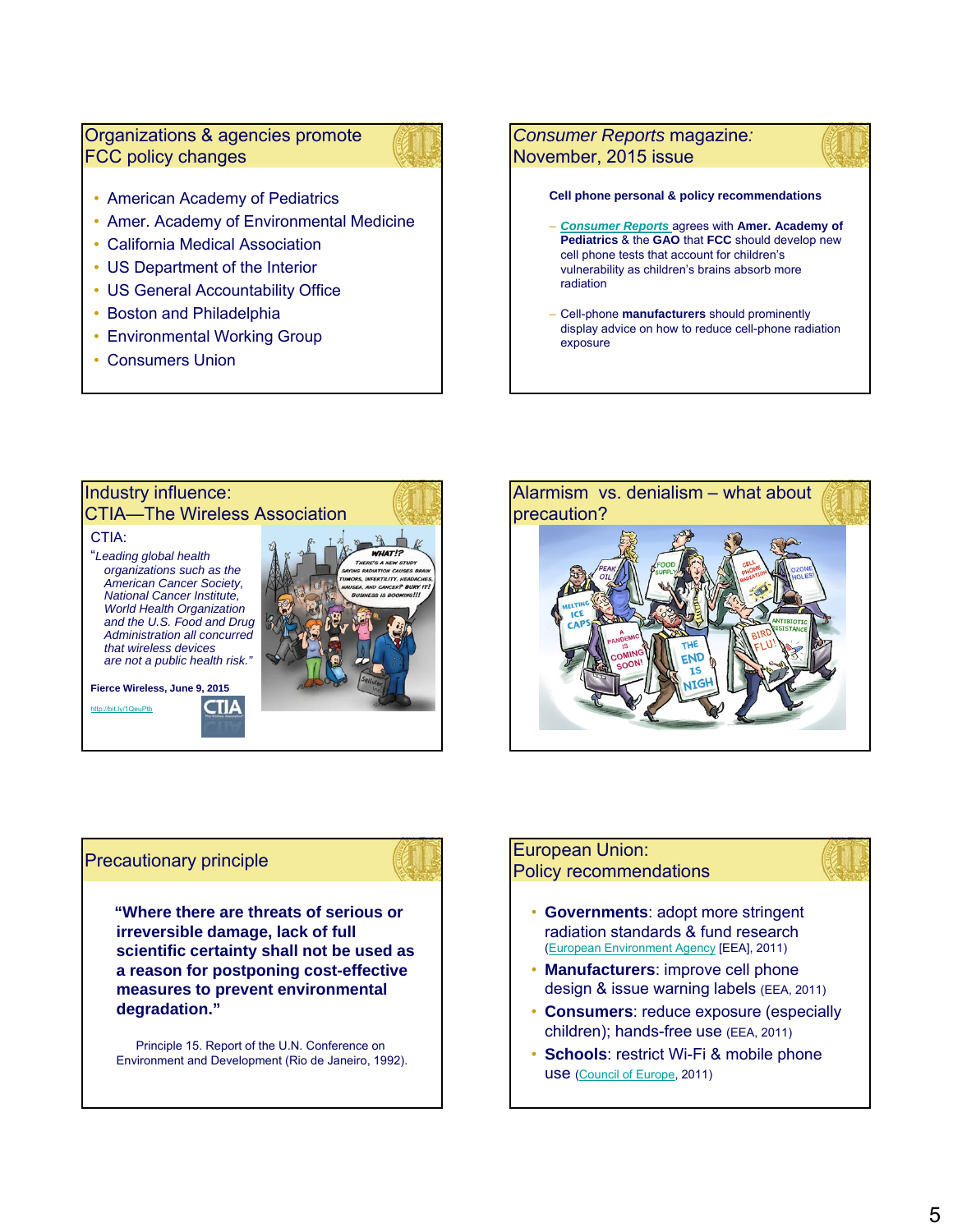## Berkeley:

Cell phone "right to know" ordinance



- City Council unanimously adopted cell phone consumer disclosure law (May 12, 2015)
- CTIA filed lawsuit in Federal court
- City adopted minor revision
- Court cleared way for implementation (Jan 27, 2016)
- Saferemr.com: updates & media coverage



## **References**

### **Tumor risk review papers**

- Myung et al (2009) Mobile phone use & risk of tumors: a metaanalysis. http://1.usa.gov/12wBOmd
- Khurana et al (2009) Cell phones & brain tumors: a review including long-term epi data. http://1.usa.gov/1jel7s0
- Levis et al (2011) Mobile phones & head tumours: the discrepancies in cause-effect relationships in the epi studies-how do they arise. http://1.usa.gov/1gzK8vl
- Levis et al. (2012) Mobile phones & head tumours: a critical analysis of case-control epi studies. http://bit.ly/1rA9aTM
- Hardell, Carlberg (2013) Using the Hill viewpoints from 1965 for evaluating strengths of evidence of the risk for brain tumors associated with use of mobile and cordless phones. Rev Environ Health. http://1.usa.gov/1jelT8p

### **References Tumor risk review papers** • WHO (2013) IARC monographs on the evaluation of carcinogenic risks to humans. Volume 102: Non-ionizing radiation, Part 2: Radiofrequency electromagnetic fields. http://bit.ly/10oIE3o • Morgan et al (2015) Mobile phone radiation causes brain tumors and should be classified as a probable human carcinogen (2A) (Review). http://1.usa.gov/1EqL1DF **Tumor risk case-control studies**

- Interphone Study Group (2010) Brain tumour risk in relation to mobile phone use: results of the Interphone international casecontrol study*.* http://1.usa.gov/IBm2nJ
- Interphone Study Group (2011) Acoustic neuroma risk in relation to mobile telephone use: results of the INTERPHONE international case-control study. http://1.usa.gov/18CRSNA

# **References**

#### **Tumor risk case-control studies**

- Aydin et al (2011) Mobile phone use & brain tumors in children & adolescents: a multi-center case-control study. http://1.usa.gov/1baLADg
- Hardell et al (2013) Case-control study of the association between malignant brain tumours diagnosed between 2007 and 2009 and mobile and cordless phone use*.* http://1.usa.gov/1c7WF4T
- Hardell et al (2013) Pooled analysis of case-control studies on acoustic neuroma diagnosed 1997-2003 and 2007-2009 and use of mobile and cordless phones. http://1.usa.gov/1iu2ORM
- Coureau et al (2014) Mobile phone use and brain tumours in the CERENAT case-control study. http://bit.ly/1DWgzRi

## **Breast cancer case series**

• West et al (2013) Multifocal breast cancer in young women with prolonged contact between their breasts and their cellular phones. http://1.usa.gov/1yFRFBH

# **References**

#### **Brain tumor incidence trends**

- Inskip et al (2010) Brain cancer incidence trends in relation to cellular telephone use in the United States.
- http://1.usa.gov/1DXyCGR • Zada et al (2012) Incidence trends in the anatomic location of
- primary malignant brain tumors in the United States: 1992-2006. http://1.usa.gov/1tRnRPJ
- Hardell & Carlberg (2015). Increasing rates of brain tumours in the Swedish National Inpatient Register & the Causes of Death Register. http://bit.ly/1aDHJmf